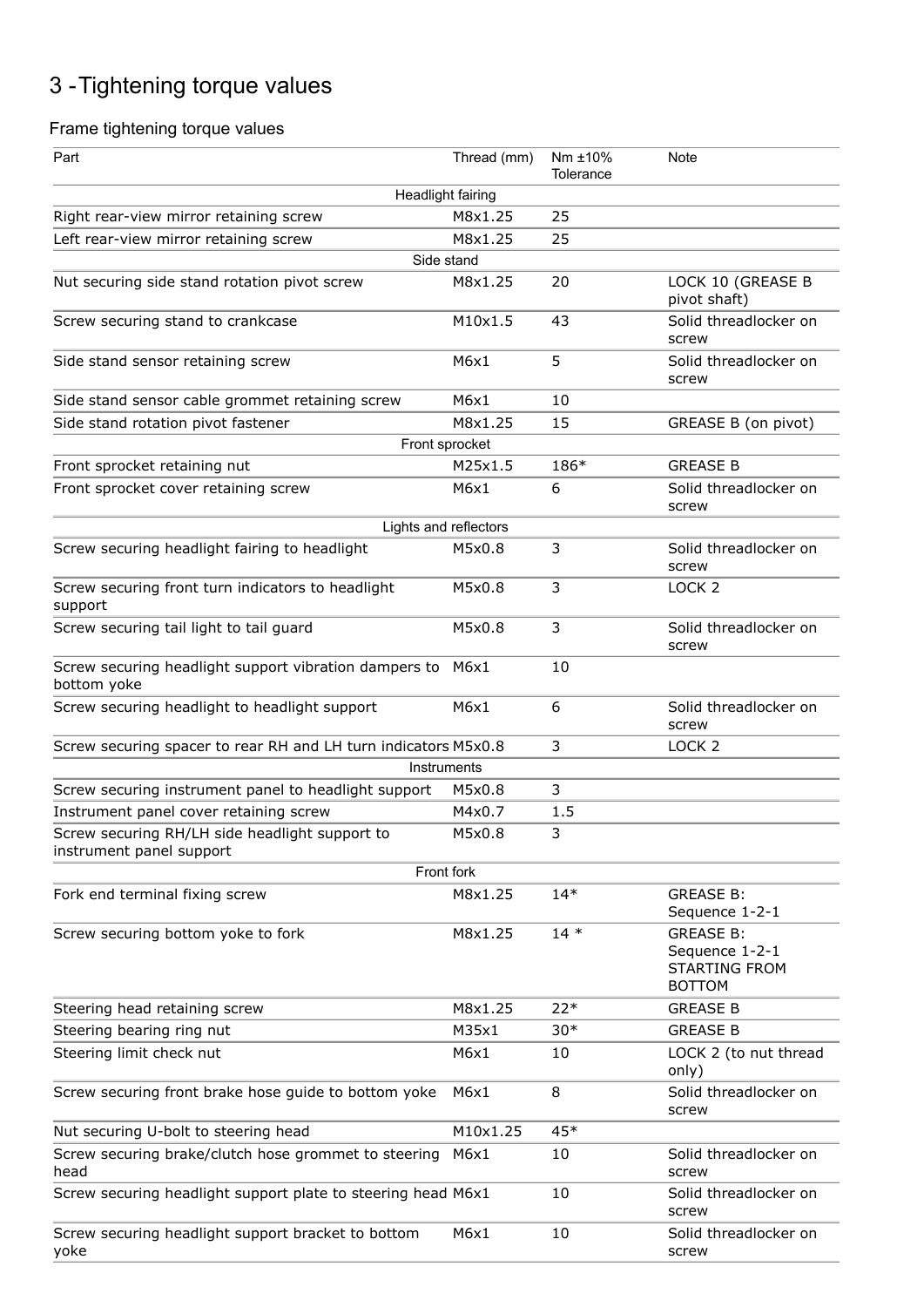| Speed sensor cable ring retaining screw                         | M6x1                       | 10             |                                                          |
|-----------------------------------------------------------------|----------------------------|----------------|----------------------------------------------------------|
|                                                                 | Electrical/electric system |                |                                                          |
| Nut securing solenoid starter cable to starter motor            | M6x1                       | 5              | <b>GREASE D</b>                                          |
| RH/LH switch retaining screw                                    | M4x0.7                     | $1.3 + 0.2$    |                                                          |
| Screw securing wiring to solenoid starter                       | M6x1                       | 5.9            |                                                          |
| Screw securing battery cable to battery terminal                | M6x1                       | 10             |                                                          |
| Screw securing control unit to plate                            | M6x1                       | 10             |                                                          |
| Screw securing control unit support plate to battery<br>mount   | M6x1                       | 10             | Solid threadlocker on<br>screw                           |
| Voltage regulator retaining nut                                 | M6x1                       | 10             |                                                          |
| DTC silent block retaining screw                                | M5x0.8                     | 2.5            |                                                          |
| DTC retaining nut                                               | M5x0.8                     | 3              |                                                          |
| Screw securing wiring mount bracket to vertical head            | M6x1                       | 10             | Solid threadlocker on<br>screw                           |
| Screw securing temperature sensor to headlight bracket M3x0.5   |                            | 0.4            | LOCK <sub>6</sub>                                        |
| Screw securing battery mount to subframe                        | M6x1                       | 10             | Solid threadlocker on<br>screw                           |
| Screw securing battery mount to subframe                        | M5x0.8                     | 5              |                                                          |
| Solenoid starter plate retaining screw                          | M5x0.8                     | 5              | Solid threadlocker on<br>screw                           |
| Screw securing earth cable to engine                            | M6x1                       | 10             |                                                          |
| Screw securing horn to upper radiator bracket                   | M6x1                       | 10             | Solid threadlocker on<br>screw                           |
| Screw securing front and rear speed sensors                     | M6x1                       | 10             |                                                          |
|                                                                 | Front brake                |                |                                                          |
| Screw securing front brake master cylinder to<br>handlebar      | M6x1                       | 10             | Sequence 1 (UP)-2-1                                      |
| Front/rear brake bleed valve                                    | M10x1                      | 23             |                                                          |
| Front brake calliper retaining screw                            | M10x1.25                   | $45*$          | <b>GREASE B</b>                                          |
| Pre-load torque for front brake calliper screws for<br>settling |                            | 2              | <b>GREASE B</b>                                          |
|                                                                 | Rear swinging arm          |                |                                                          |
| Rear swinging arm pivot retaining screw                         | M15x1.25                   | $72*$          |                                                          |
| Rear brake calliper holder plate centring pin                   | M12x1.25                   | $33*$          | LOCK <sub>8</sub>                                        |
| Screw securing chain sliding shoes to swinging arm              | M6x1                       | 8              | Solid threadlocker on<br>screw                           |
| Screw securing chain sliding shoes to swinging arm<br>(cap)     | M6x1                       | 8              | LOCK <sub>2</sub>                                        |
| Rear wheel hub retaining screw                                  | M12x1.25                   | $30*$          | <b>GREASE B on screw</b><br>underside: 1-2-1<br>sequence |
|                                                                 | Rear brake                 |                |                                                          |
| Screw securing rear brake master cylinder plate to<br>engine    | M10x1.5                    | 43             | Solid threadlocker on<br>screw                           |
| Rear brake calliper retaining screw                             | M8x1.25                    | $25*$          | <b>GREASE B</b>                                          |
| Rear brake master cylinder retaining screw                      | M6x1                       | 10             | Solid threadlocker on<br>screw                           |
| Rear brake reservoir retaining screw                            | M6x1                       | 2              |                                                          |
| Brake master cylinder pushrod retaining nut                     | M6x1                       | 7.5            |                                                          |
| Rear brake hose union on calliper and master cylinder           | M10x1                      | 25             |                                                          |
| Rear brake bleed valve on calliper                              | M10x1                      | 14             |                                                          |
|                                                                 | Number Plate Holder        |                |                                                          |
| Reed support self-tapping screw                                 |                            | 2              |                                                          |
| Number plate holder to bracket retaining screw                  | M6x1                       | 5              | Solid threadlocker on<br>screw                           |
| Screw securing number plate holder to bracket<br>(AUSTRALIA)    | M6x1                       | 5              | Solid threadlocker on<br>screw                           |
| Reflector retaining nut                                         | M4x0.7                     | $\overline{2}$ |                                                          |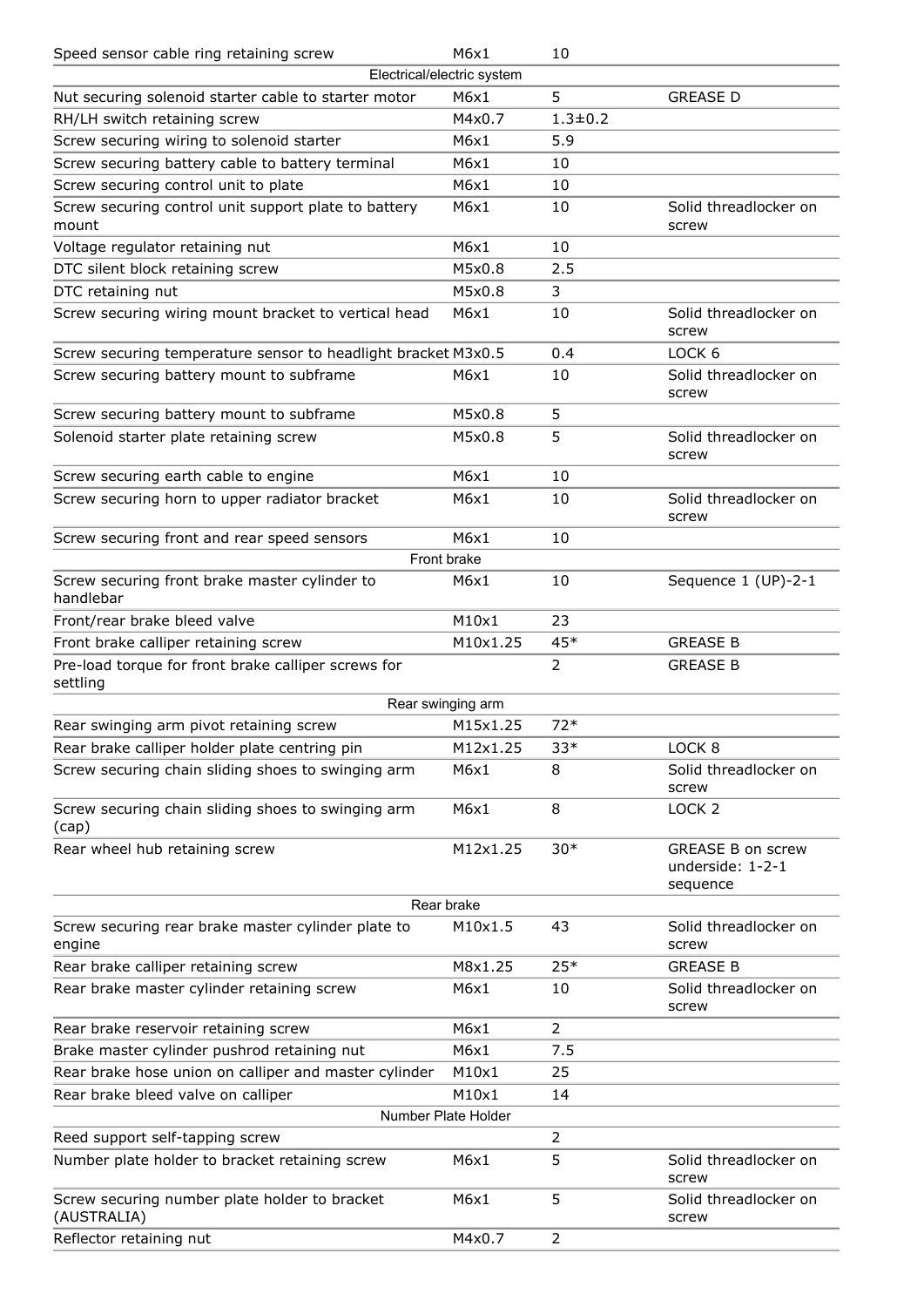| Screw securing upper to lower number plate holder<br>bracket                | M5x0.8   | 3.5            |                                          |
|-----------------------------------------------------------------------------|----------|----------------|------------------------------------------|
| Screw securing number plate bracket to subframe plate M6x1                  |          | 10             | Solid threadlocker on<br>screw           |
| Screw securing number plate bracket to subframe plate M6x1                  |          | 10             | Solid threadlocker on<br>screw           |
| Gravel guard retaining screw (AUSTRALIA)                                    | M5x0.8   | 1.2            | LOCK <sub>2</sub>                        |
| Handlebars - Clutch control                                                 |          |                |                                          |
| Throttle control cable retainer fixing screw                                | M10x1.25 | $\overline{4}$ |                                          |
| Throttle control cable adjuster retainer check nut                          | M6x1     | 2.5            |                                          |
| Screw securing front clutch master cylinder to<br>handlebar                 | M6x1     | 10             | Sequence 1 (UP)-2-1                      |
| Handlebar U-bolt retaining screw                                            | M8x1.25  | $25*$          | GREASE B: sequence 1-<br>$2 - 3 - 4 - 3$ |
| Clutch bleed valve                                                          | M6x1     | 4              |                                          |
| Clutch hose union                                                           | M10x1    | 23             |                                          |
| Clutch slave cylinder screw                                                 | M6x1     | 10             | Sequence 1-2-3-1                         |
| Throttle twistgrip retaining screw                                          | M6x1     | 6              | Sequence 1 (UP)-2-1                      |
| Rear shock absorber                                                         |          |                |                                          |
| Rear suspension rocker arm pivot shaft retaining nut                        | M10x1.25 | $42*$          | <b>GREASE B</b>                          |
| Shock absorber to rocker arm retaining screw                                | M10x1.25 | 42*            | <b>GREASE B</b>                          |
| Screw securing rod to rocker arm                                            | M10x1.25 | 42*            | <b>GREASE B</b>                          |
| Screw securing shock absorber and rod to swinging arm M10x1.25              |          | 42*            | <b>GREASE B</b>                          |
| Front mudguard                                                              |          |                |                                          |
| Fastener securing front mudguard to fork                                    | M6x1     | 5              | Solid threadlocker on<br>screw           |
| Screw securing front brake hose to clip                                     |          | 0.4            |                                          |
| Liquid cooling                                                              |          |                |                                          |
| Liquid cooling pipe set fastener (STAR 16-28)                               |          | 3              | <b>KLUBERG GREASE</b>                    |
| Liquid cooling pipe set fastener (STAR 20-33)                               |          | 3              | <b>KLUBERG GREASE</b>                    |
| Water (bleed) pipe set clip on horizontal cylinder                          |          | 1              |                                          |
| Water pipe set clip on remote filler plug                                   |          | 1              |                                          |
| Water (bleed) pipe set clip from vertical head to remote<br>filler plug     |          | 1.5            |                                          |
| Water (bleed) complete pipe set clip from radiator to<br>remote filler plug |          | 1.5            |                                          |
| Water drain plug on pump cover                                              | M10x1    | 18             |                                          |
| Screw securing expansion reservoir support bracket to<br>horizontal head    | M6x1     | 10             | Solid threadlocker on<br>screw           |
| Expansion reservoir on bracket retaining screw                              | M6x1     | 10             | Solid threadlocker on<br>screw           |
| Screw securing radiator remote filler plug stud bolt to<br>frame            | M6x1     | 10             | Solid threadlocker on<br>screw           |
| Screw securing radiator remote filler plug to stud bolt                     | M5x0.8   | 5              | Solid threadlocker on<br>screw           |
| Screw securing upper radiator to frame                                      | M6x1     | 10             |                                          |
| Screw securing lower radiator to bracket                                    | M6x1     | 10             |                                          |
| Pin securing lower radiator to bracket                                      | M6x1     | 10             |                                          |
| Screw securing lower radiator bracket to head                               | M6x1     | 10             |                                          |
| Upper radiator orientation pin                                              | M6x1     | 10             |                                          |
| Screw securing exchanger to bracket                                         | M6x1     | 10             |                                          |
| Expansion reservoir clip                                                    |          | 1              |                                          |
| Screw securing cable grommet to radiator support                            | M6x1     | 10             |                                          |
| Footpegs and Levers                                                         |          |                |                                          |
| Linkage and gearchange lever rod junction retaining<br>screw                | M6x1     | 10             |                                          |
| Screw securing gearchange lever to selector pawl                            | M6x1     | 10             | LOCK <sub>1</sub>                        |
| Brake/gearchange lever pedal pivot                                          | M8x1.25  | 23             | Solid threadlocker on                    |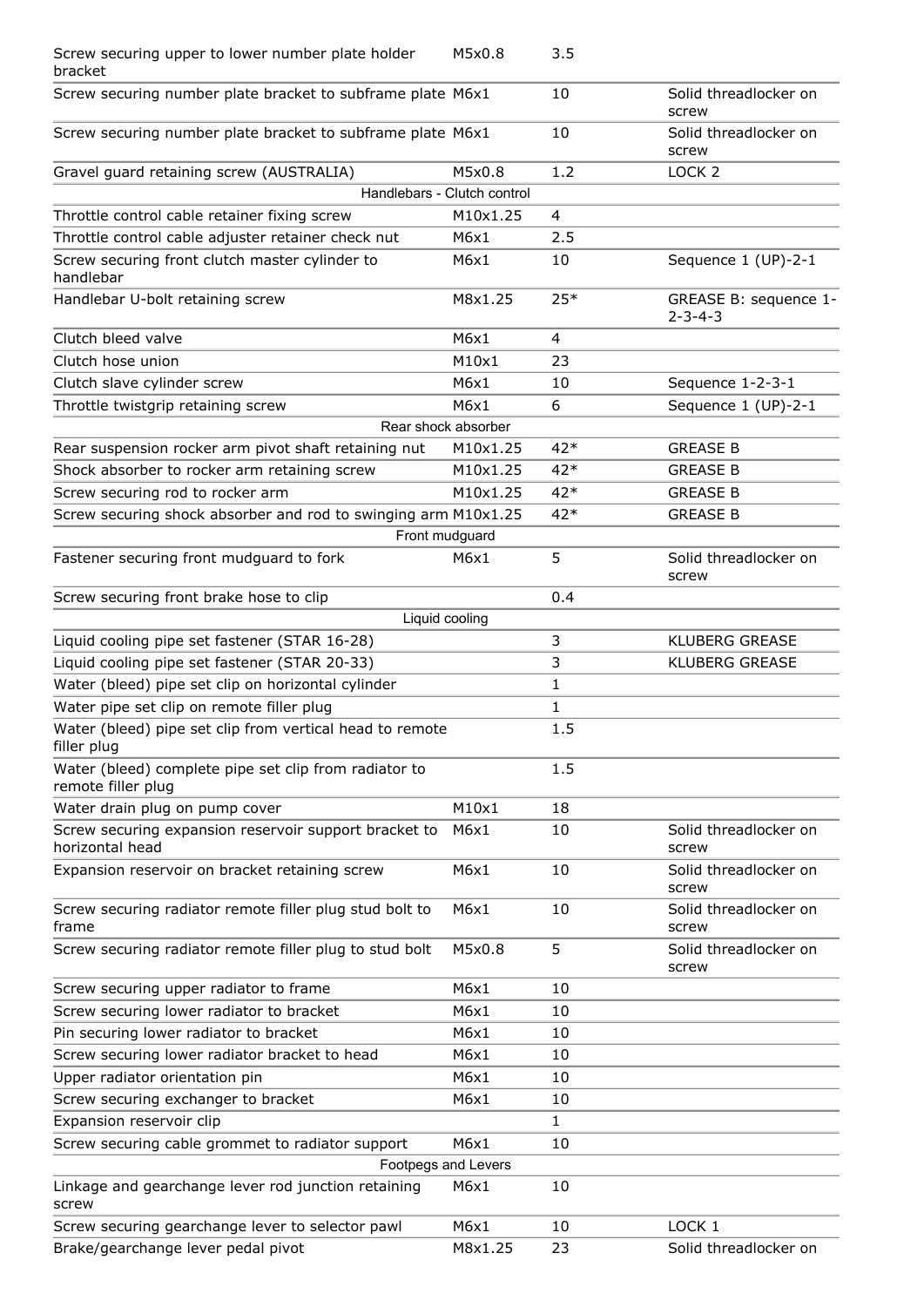|                                                                           |               |       | screw                                      |
|---------------------------------------------------------------------------|---------------|-------|--------------------------------------------|
| Screw securing rider footpeg holder plate to RH/LH<br>frame               | M8x1.25       | 25    | Solid threadlocker on<br>screw (or LOCK 2) |
| Screw securing heel guard to footpeg bracket                              | M5x0.8        | 5     | Solid threadlocker on<br>screw             |
| Rear brake switch special screw                                           | M6x1          | 5     |                                            |
| Brake lever adjuster lock nut                                             | M6x1          | 2.3   |                                            |
| Screw securing passenger footpeg holder plate to<br>subframe              | M8x1.25       | 25    | LOCK <sub>2</sub>                          |
| LH lock nut for gearchange linkage pivot                                  | M6x1          | 5     | LOCK <sub>2</sub>                          |
| RH lock nut for gearchange linkage pivot                                  | M6x1          | 5     | LOCK <sub>2</sub>                          |
| Rear brake linkage pivot screw on brake lever                             | M6x1          | 5     | LOCK <sub>2</sub>                          |
|                                                                           | Rear mudguard |       |                                            |
| Rear mudguard retaining screw                                             | M5x0.8        | 5     | Solid threadlocker on<br>screw             |
|                                                                           | Front wheel   |       |                                            |
| Brake disc screw                                                          | M8x1.25       | $30*$ |                                            |
| Front wheel shaft retaining nut                                           | M25x1.25      | $63*$ | <b>GREASE B</b>                            |
| Tyre valve locking nut                                                    | M8x1.25       | 10    |                                            |
|                                                                           | Rear wheel    |       |                                            |
| Rear wheel cush drive bush retaining nut                                  | M10x1         | 48    | <b>GREASE B</b>                            |
| Rear wheel shaft retaining nut (left-hand; rear sprocket M33x1.5<br>side) |               | 156*  | <b>GREASE B</b>                            |
| Rear wheel shaft retaining nut (right-hand; rim side)                     | M38x1.5       | 176*  | <b>GREASE B</b>                            |
| Driving pin retaining screw                                               | M6x1          | 11    | LOCK <sub>2</sub>                          |
| Brake disc screw                                                          | M8x1.25       | $25*$ | LOCK <sub>2</sub>                          |
|                                                                           | Fuel tank     |       |                                            |
| Tank centring plate retaining screw                                       | M6x1          | 6     | Solid threadlocker on<br>screw             |
| Screw securing deformable bracket to subframe                             | M6x1          | 10    | Solid threadlocker on<br>screw             |
| GAC flange to fuel tank retaining screw                                   | M5x0.8        | 6     | Solid threadlocker on<br>screw             |
| Screw securing tank filler cap to tank                                    | M5x0.8        | 3     |                                            |
| Screw securing fuel tank to deformable bracket                            | M8x1.25       | 25    |                                            |
| Fuel pipe plate fastener                                                  | M5x0.8        | 2.5   | Solid threadlocker on<br>screw             |
| Unions for fuel tank breather and drain hoses                             | M7x1          | 2.0   |                                            |
| USA version:<br>RH/LH plate retaining screw to assemble short USA<br>tank | M5x0.8        | 5     |                                            |
|                                                                           | Exhaust       |       |                                            |
| Nut securing manifolds to cylinder head                                   | M6x1          | 10    |                                            |
| Vertical manifold heat guard retaining nut                                | M6x1          | 10    |                                            |
| 1/8" gas stainless steel plugs to exhaust pipe fastener                   | M10x1.25      | 25    |                                            |
| Lambda sensor fixing                                                      | M18x1.5       | 45    |                                            |
| Screw securing silencer clip to RH cable grommet<br>footpeg               | M8x1.25       | 22    |                                            |
| Silencer clip retaining screw (lower)                                     | M8x1.25       | 22    |                                            |
| Silencer clip retaining screw (spacer)                                    | M5x0.8        | 5     |                                            |
| Exhaust valve actuator retaining screw                                    | M6x1          | 5.5   |                                            |
| Nut securing Bowden cables to exhaust valve                               | M5x0.8        | 5     |                                            |
| Bowden cables adj. check nut                                              | M6x0.75       | 3     |                                            |
| Rider heat guard retaining screw                                          | M6x1          | 10    |                                            |
| Exhaust valve outer cover retaining screw                                 | M5x0.8        | 3     |                                            |
| Exhaust valve pulley inner cover retaining screw                          | M6x1          | 10    |                                            |
| Screw securing vertical exhaust to frame                                  | M6x1          | 10    |                                            |
| Bowden cables grommet retaining screw                                     | M6x1          | 10    |                                            |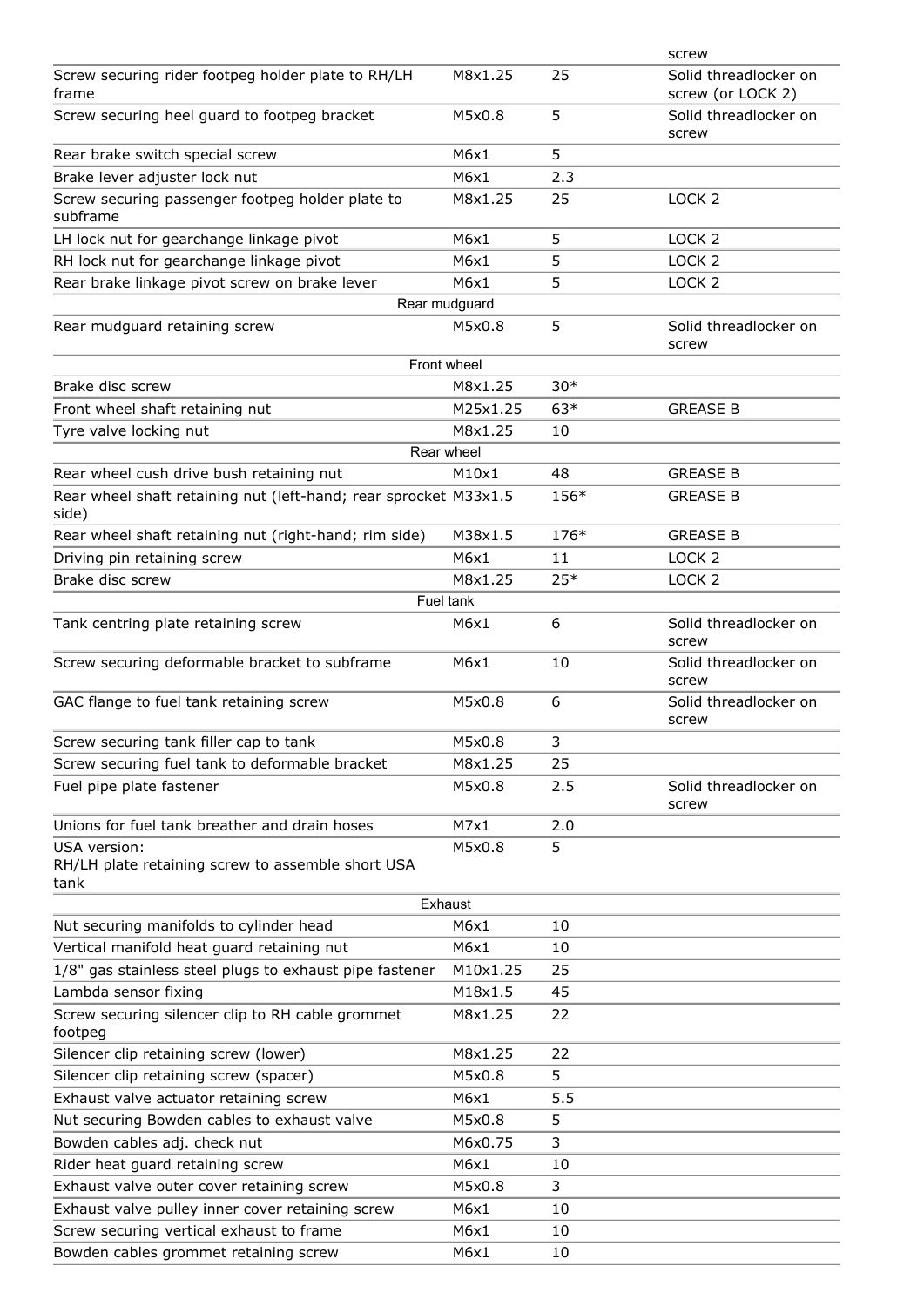|                                                                                     | Seat                        |                         |                                |
|-------------------------------------------------------------------------------------|-----------------------------|-------------------------|--------------------------------|
| Screw securing rider seat to frame                                                  | M5x0.8                      | 5                       |                                |
|                                                                                     | Frame                       |                         |                                |
| Frame/engine retaining nut                                                          | M12x1.25                    | $60*$                   | <b>GREASE B</b>                |
| Screw securing frame to subframe                                                    | M8x1.25                     | $30*$                   | Steel screw class 10.9         |
| Ignition switch retaining screw                                                     | M6x1                        | >12                     | Shear screw; LOCK 2            |
| Screws (large head) securing upper number plate<br>holder to tail guard on subframe | M6x1                        | 10                      | Solid threadlocker on<br>screw |
| Screws securing upper number plate holder to tail<br>guard on subframe              | M6x1                        | 10                      | Solid threadlocker on<br>screw |
| Screw securing vibration dampers to ignition switch                                 | M6x1                        | 10                      | Solid threadlocker on<br>screw |
|                                                                                     | Water-Oil Exchanger         |                         |                                |
| Oil pipe nipple on exchanger                                                        | M14x1.5                     | 25                      | LOCK <sub>1</sub>              |
| Nut on exchanger oil pipe union (crankcase nipple)                                  | M16x1.5                     | $25*$                   | Lubricate with engine<br>oil   |
| Nut on exchanger oil pipe union (exchanger nipple)                                  | M16x1.5                     | $18*$                   | Lubricate with engine<br>oil   |
| Screw securing exchanger bracket to cylinder head                                   | M6x1                        | 10                      | Solid threadlocker on<br>screw |
|                                                                                     | Air intake - oil breather   |                         |                                |
| Screw securing intake funnels to airbox bottom                                      | M5x0.8                      | 5                       |                                |
| Screw securing throttle cable grommet to airbox                                     | M4x0.7                      | 2.5                     | Solid threadlocker on<br>screw |
| Screw securing air ducts to RH/LH airbox                                            | M6x1                        | 3.5                     |                                |
| Screw securing air duct to RH/LH air duct cover                                     | M5x0.8                      | 3.5                     | Solid threadlocker on<br>screw |
| Blow-by pipe to crankcase retaining clamp                                           |                             | 1.5                     |                                |
| Pressure test fitting nipple                                                        | M14x1.8                     | 10                      |                                |
| Screw securing resonator to frame                                                   | M5x0.8                      | 5                       | Solid threadlocker on<br>screw |
| Screw securing RH/LH air duct to frame                                              | M5x0.8                      | 3.5                     | <b>LOCK 243</b>                |
|                                                                                     | EVAP system canister filter |                         |                                |
| Clip securing throttle body to intake manifold                                      |                             | 2.5                     |                                |
| Screw securing intake funnels to throttle body                                      | M5x0.8                      | 2.5                     | Solid threadlocker on<br>screw |
| Screw securing fuel complete pipe set with injector to<br>airbox                    | M4x0.7                      | 2.5                     | Solid threadlocker on<br>screw |
| Screw securing fuel pipe cable grommet to airbox<br>bottom                          | M5x0.8                      | 4                       | Solid threadlocker on<br>screw |
| Screw securing canister bracket to horizontal cylinder<br>head                      | M6x1                        | 10                      | LOCK <sub>2</sub>              |
| Nut securing canister plate to holder bracket                                       | M6x1                        | 10                      |                                |
|                                                                                     | Fairings                    |                         |                                |
| Screw securing side body panels to tail guard (on clip)                             | M5x0.8                      | 2                       | Solid threadlocker on<br>screw |
| Screw securing side body panels to tank                                             | M5x0.8                      | 2                       |                                |
| Nut securing seat lock to side body panel                                           | M22x1.5                     | 3                       |                                |
| Upper radiator cover retaining screw                                                | M6x1                        | 10                      | Solid threadlocker on<br>screw |
| Screw securing battery cover-tray to tail guard (on clip) M5x0.8                    |                             | 3                       |                                |
| Tail guard/frame middle retaining screw                                             | M5x0.8                      | 5                       |                                |
| Screw securing lock latch to frame                                                  | M6x1                        | 5                       |                                |
| Tank cover retaining screws                                                         | M5x0.8                      | 5                       | Solid threadlocker on<br>screw |
| Screws securing RH and LH cowlings to plate                                         | M6x0.8                      | 4                       | LOCK <sub>2</sub>              |
| Screw securing RH and LH cowlings to lower radiator                                 | M6x0.8                      | $\overline{\mathbf{4}}$ | LOCK <sub>2</sub>              |
| Screw securing RH and LH cowling mount to engine                                    | M5x0.8                      | 5                       | Solid threadlocker on<br>screw |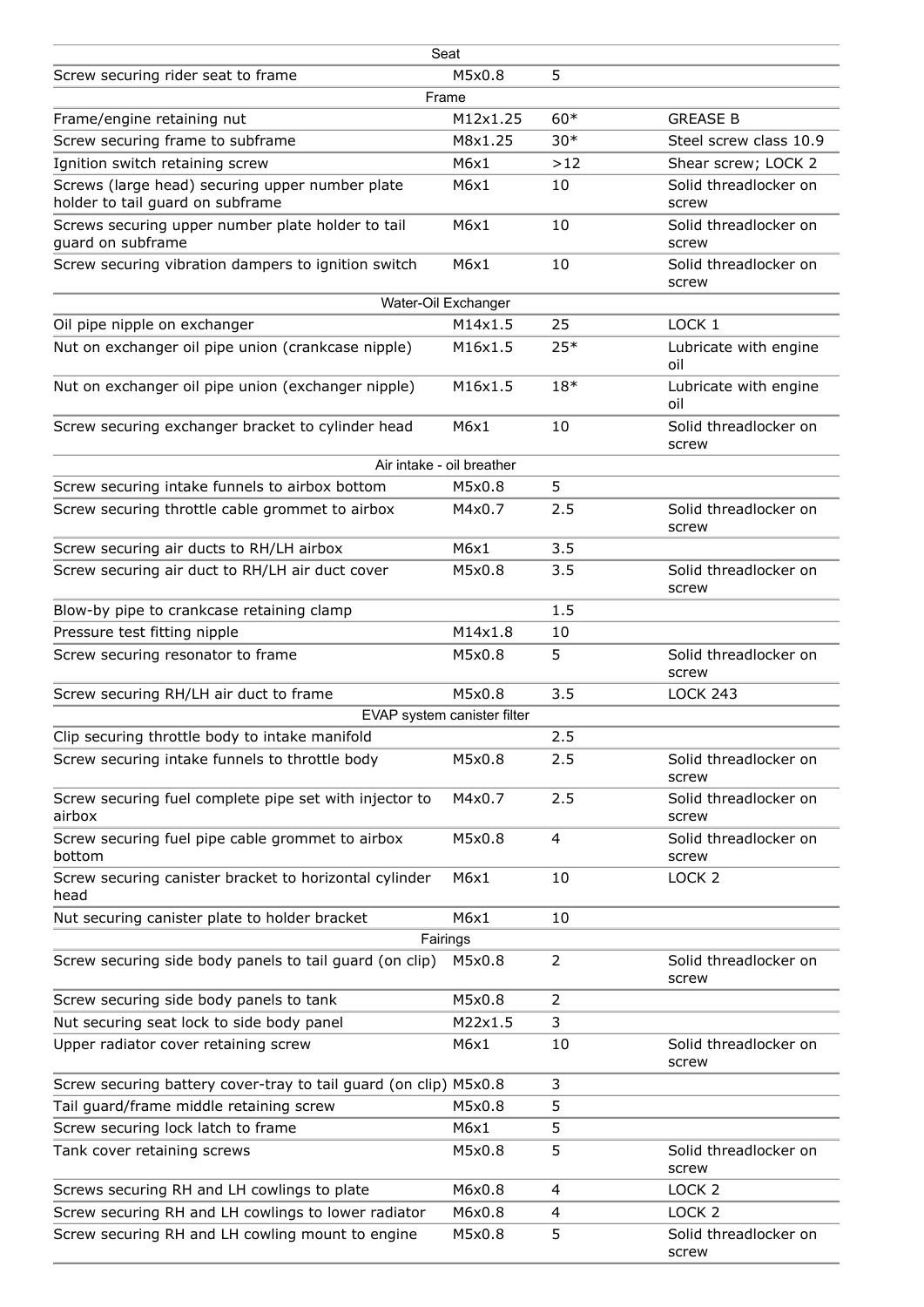| Screw securing headlight fairing to headlight (on Clip)       | M5x0.8 | Solid threadlocker on<br>screw |
|---------------------------------------------------------------|--------|--------------------------------|
| Exhaust valve actuator cover retaining screw (on Clip)        | M5x0.8 |                                |
| Exhaust valve actuator cover retaining screw (on<br>subframe) | M5x0.8 | Solid threadlocker on<br>screw |
| USA version:<br>USA short tank cover retaining screws         | M5x0.8 |                                |

\*dynamic safety-critical point; tightening torque tolerance must be Nm ±5%.

## Note

For product specifications and symbols, refer to paragraph "*Product specifications*" (Sect. A 2).

## Engine tightening torque values

| Part                                                                       | Thread (mm) | Nm             | Min.           | Max.           | <b>Note</b>                                       |
|----------------------------------------------------------------------------|-------------|----------------|----------------|----------------|---------------------------------------------------|
| Idler and tensioner pulley bolts                                           | M20x1       | 50             | 45             | 55             | LOCK 2 or TB1324                                  |
| Camshaft pulley retaining ring nut                                         | M17x1       | 71             | 64             | 78             | <b>GREASE A</b>                                   |
| Rocker arm shaft covers                                                    | M12x1.25    | 15             | 14             | 16             | LOCK 2 or TB1324                                  |
| Temperature sensor on water union                                          | M12x1.5     | 23             | 20             | 26             | LOCK $4$ - Restrain the<br>insert when tightening |
| Cylinder head stud bolt nut:                                               | M10x1.5     |                |                |                | Apply GREASE C to the                             |
| Snug torque                                                                |             | 20             |                |                | underside of the nut and                          |
| Preload torque<br>Tightening torque                                        |             | 40<br>60       | 38<br>57       | 42<br>63       | the thread of the stud<br>bolt                    |
| Cam cap screw:                                                             | M8x1.25     |                |                |                | Engine oil                                        |
| Preload torque                                                             |             | 10             | 9              | 11             |                                                   |
| Tightening torque                                                          |             | 22.5           | 21             | 25             |                                                   |
| Coil retaining screw                                                       | M6x1        | 10             | 9              | 11             |                                                   |
| Pulley flange retaining screws                                             | M6x1        | 10             | 9              | 11             |                                                   |
| Cylinder head cover screw                                                  | M6x1        | 10             | 9              | 11             |                                                   |
| Exhaust manifold stud bolt                                                 | M6x1        | 10             | 9              | 11             | LOCK 5 or TB1375B                                 |
| Vacuum gauge connection screw on cylinder<br>head (EU only)                | M6x1        | 5              | 4              | 6              | LOCK 2 or TB1324                                  |
| Evaporative emissions canister union on<br>cylinder head (California only) | M6x1        | 5              | $\overline{4}$ | 6              | LOCK 2 or TB1324                                  |
| Air breather union on horizontal cylinder head M6x1                        |             | $\overline{2}$ | $\overline{2}$ | 3              | LOCK <sub>2</sub>                                 |
| Air breather blanking screw on vertical<br>cylinder head                   | M6x1        | 10             | 9              | 11             | LOCK <sub>6</sub>                                 |
| Intake manifold screw                                                      | M6x1        | 10             | 9              | 11             |                                                   |
| Screw securing water unions to cylinder head M5x1                          |             | 6              | 5              | $\overline{7}$ | Pre-applied Tecnologic<br>150 threadlocker        |
| Oil cartridge                                                              | M16x1.5     | 11             | 10             | 12             | Engine oil on gasket                              |
| Oil cartridge nipple                                                       | M16x1.5     | 42             | 38             | 46             | LOCK 2 or TB1324                                  |
| Oil pick-up pipe plug                                                      | M14x1.5     | 24             | 21             | 27             | LOCK 5 or TB1375B                                 |
| Oil cooler nipple                                                          | M14x1.5     | 32             | 29             | 35             | LOCK 5 or TB1325B                                 |
| Oil drain plug                                                             | M12x1.5     | 20             | 18             | 22             | THREEBOND TB1215                                  |
| Clutch cover oilway blanking plug                                          | M10x1.5     | 15             | 13             | 17             | LOCK 5 or TB1375B                                 |
| Neutral sensor                                                             | M10x1.25    | 10             | 9              | 11             |                                                   |
| Oil pump screw reduction bush                                              | M10x1       |                |                |                | LOCK 5 or TB1375B                                 |
| Clutch cover inner oilway screw                                            | M10x1.5     | 15             | 13             | 17             | LOCK 5 or TB1375B                                 |
| Cylinder head/cylinder stud bolt                                           | M10x1.5     | 30             | 28             | 32             | LOCK 2 or TB1324                                  |
| Cylinder area crankcase screw:                                             | M8x1.25     |                |                |                | <b>GREASE B or Agip GR</b>                        |
| Preload torque                                                             |             | 19             | 22             | 28             | SM on thread                                      |
| Tightening torque                                                          |             | 25             | 22             | 28             |                                                   |
| Central crankcase screw + swinging arm<br>pivot:                           | M8x1.25     | 19             | 22             | 28             | <b>GREASE B or Agip GR</b><br>SM on thread        |
| Preload torque                                                             |             | 25             | 22             | 28             |                                                   |
| Tightening torque                                                          |             |                |                |                |                                                   |
| Gear stop lever retaining screw                                            | M8x1.25     | 18             | 16             | 20             | LOCK 2 or TB1324                                  |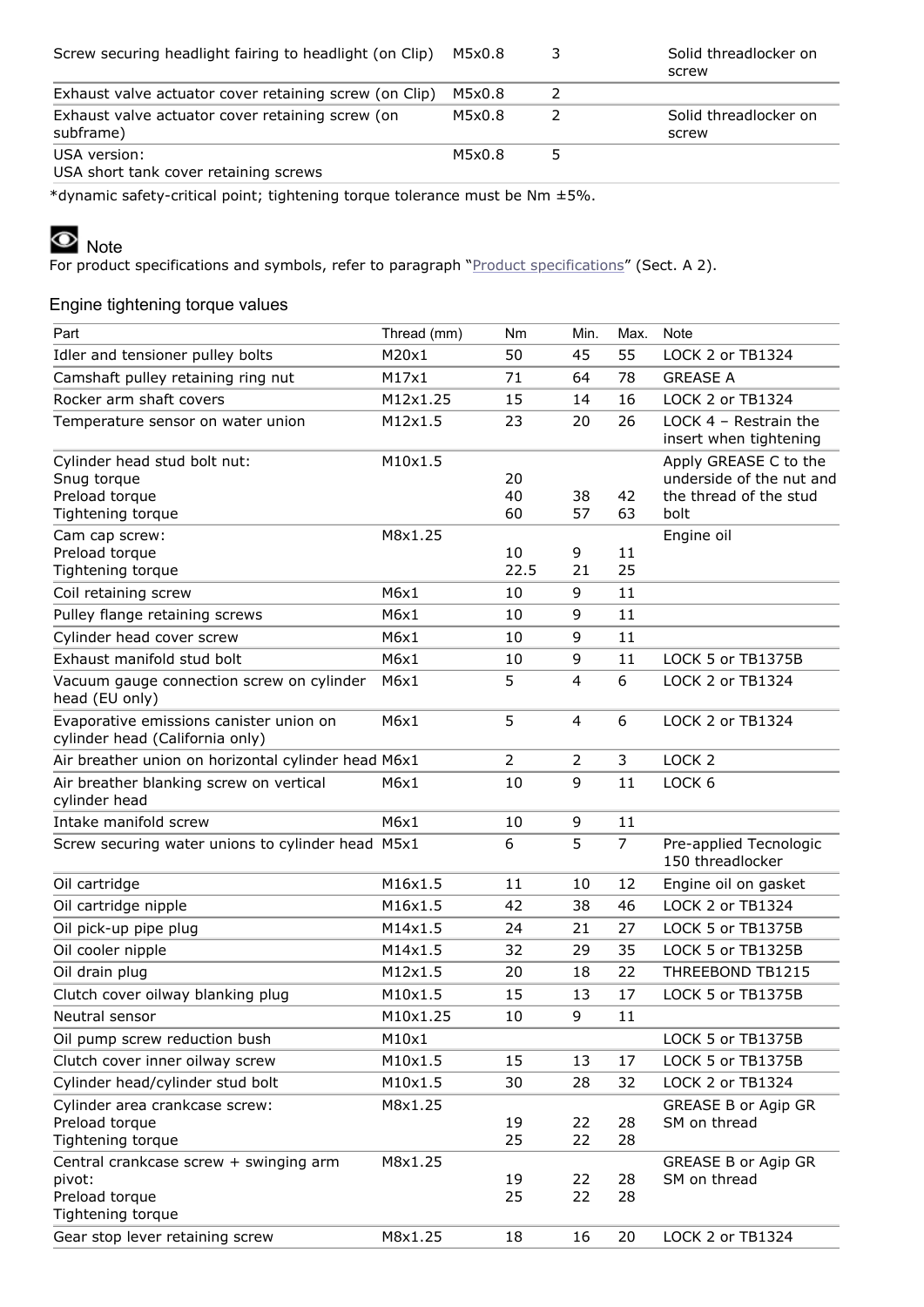| Blow-by valve fixing screw                             | M6x1    | 10             | 9              | 11             |                                            |
|--------------------------------------------------------|---------|----------------|----------------|----------------|--------------------------------------------|
| Chain side secondary bearing retaining screw M6x1      |         | 10             | 9              | 11             | LOCK 2 or TB1324                           |
| Clutch side primary bearing retaining screw            | M6x1    | 10             | 9              | 11             | LOCK 2 or TB1324                           |
| Crankcase screw - idle gear area                       | M6x1    | 10             | 9              | 11             |                                            |
| Outer crankcase screw                                  | M6x1    | 10             | 9              | 11             |                                            |
| Mesh filter cover closing screws                       | M6x1    | 10             | 9              | 11             |                                            |
| Bosch sensor retaining screw                           | M6x1    | 10             | 9              | 11             |                                            |
| Chain cover oil circuit blanking screw                 | M6x1    | 8              | 7              | 9              | LOCK 2 or TB1324                           |
| Under-piston oil jet retaining screw                   | M5x0.8  | 8              | $\overline{7}$ | 9              | LOCK 2 or TB1324                           |
| Starter motor retaining screw                          | M6x1    | 10             | 9              | 11             | Loctite 516 pre-applied<br>to thread       |
| Starter motor rear screw                               | M6x1    | 10             | 9              | 11             | Loctite 516 pre-applied<br>to thread       |
| Idle gear shaft retaining screw                        | M6x1    | 10             | 9              | 11             | LOCK 2 or TB1324                           |
| Primary sprocket retaining nut                         | M24x1   | 190            | 171            | 209            | <b>GREASE B</b>                            |
| Flywheel retaining nut                                 | M24x1   | 330            | 313            | 346            | LOCK 5 or TB1375B                          |
| Con-rod bolts:<br>Tightening of 45°±1°<br>Torque check | M10x1   | 30<br>65 to 95 |                |                | Apply GREASE B to<br>thread                |
| Crankshaft dowel                                       | M8x1.25 | 13             | 11             | 15             | LOCK 5 or TB1375B                          |
| Drilled crankshaft drilled dowel                       | M8x1.25 | 13             | 11             | 15             | LOCK 5 or TB1375B                          |
| Selector drum locating screw                           | M16x1.5 | 30             | 27             | 33             |                                            |
| Selector pawl lever screw                              | M8x1.25 | 18             | 16             | 20             | LOCK 2 or TB1324                           |
| Selector pawl screw                                    | M8x1.25 | 30             | 28             | 32             | LOCK 2 or TB1324                           |
| Selector pawl locator nut                              | M6x1    | 10             | 9              | 11             |                                            |
| Selector pawl screw                                    | M6x1    | 12             | 11             | 13             | LOCK 2 or TB1324                           |
| Idler and tensioner pulley bolts                       | M20x1   | 50             | 45             | 55             | LOCK 2 or TB1324                           |
| Timing belt driveshaft pulley ring nut                 | M15x1   | 71             | 64             | 78             | <b>GREASE A</b>                            |
| Timing belt driveshaft gear nut                        | M14x1   | 55             | 50             | 60             | <b>GREASE A</b>                            |
| Idler and tensioner pulley nut                         | M8x1.25 | 25             | 22             | 28             | <b>GREASE A</b>                            |
| Carbon fibre cover screw                               | M6x1    | 6              | 5              | 7              | Loctite 516 pre-applied<br>to thread       |
| Plastic cover screw                                    | M6x1    | 10             | 9              | 11             | Loctite 516 pre-applied<br>to thread       |
| Carbon cover support retaining screw                   | M4x0.7  | $\overline{2}$ |                |                |                                            |
| Self-tapping screw for belt cover filter               | M3.5    |                |                |                |                                            |
| Dry clutch centre nut                                  | M25x1.5 | 250            | 236            | 264            | LOCK 5 or TB1375B                          |
| Oil filler plug                                        | M22x1.5 | 5              | 5              | 6              |                                            |
| Oil pressure sensor                                    | M10x1.5 | 18             | 16             | 19             |                                            |
| Oilway blanking plug                                   | M10x1   | 20             | 18             | 22             | LOCK 5 or TB1375B                          |
| Dry clutch housing screw                               | M8x1.25 | 35             | 33             | 37             | LOCK 4                                     |
| Clutch cover screw                                     | M6x1    | 10             | 9              | 11             | Pre-applied Tecnologic<br>150 threadlocker |
| Dry clutch spring screw                                | M5x0.8  | 5              | 5              | $\overline{7}$ |                                            |
| Clutch cover screw                                     | M6x1    | 10             | 9              | 11             |                                            |
| Water inlet union                                      | M30x1.5 | 25             | 23             | 27             | LOCK 5 or TB1375B                          |
| Water outlet union                                     | M22x1.5 | 25             | 23             | 27             | LOCK 5 or TB1375B                          |
| Inspection screw for pick-up shimming                  | M12x1   | 15             | 13             | 17             | LOCK 2 or TB1324                           |
| Water pump cover plug                                  | M10x1   | 20             | 18             | 22             |                                            |
| Spark plug                                             | M10x1   | 12             | 11             | 13             |                                            |
| Water pump bearing stop screw                          | M6x1    | 10             | 9              | 11             | LOCK 2 or TB1324                           |
| Stator clamp ring retaining screw                      | M6x1    | 10             | 9              | 11             | LOCK 2 or TB1324                           |
| Water pump cover screw                                 | M6x1    | 10             | 9              | 11             |                                            |
| Generator cover retaining screw                        | M6x1    | 10             | 9              | 11             |                                            |
| Generator cover + water pump retaining<br>screw        | M6x1    | 10             | 9              | 11             |                                            |
| Inspection cover screw                                 | M6x1    | 4.5            | 4.5            | 6              |                                            |